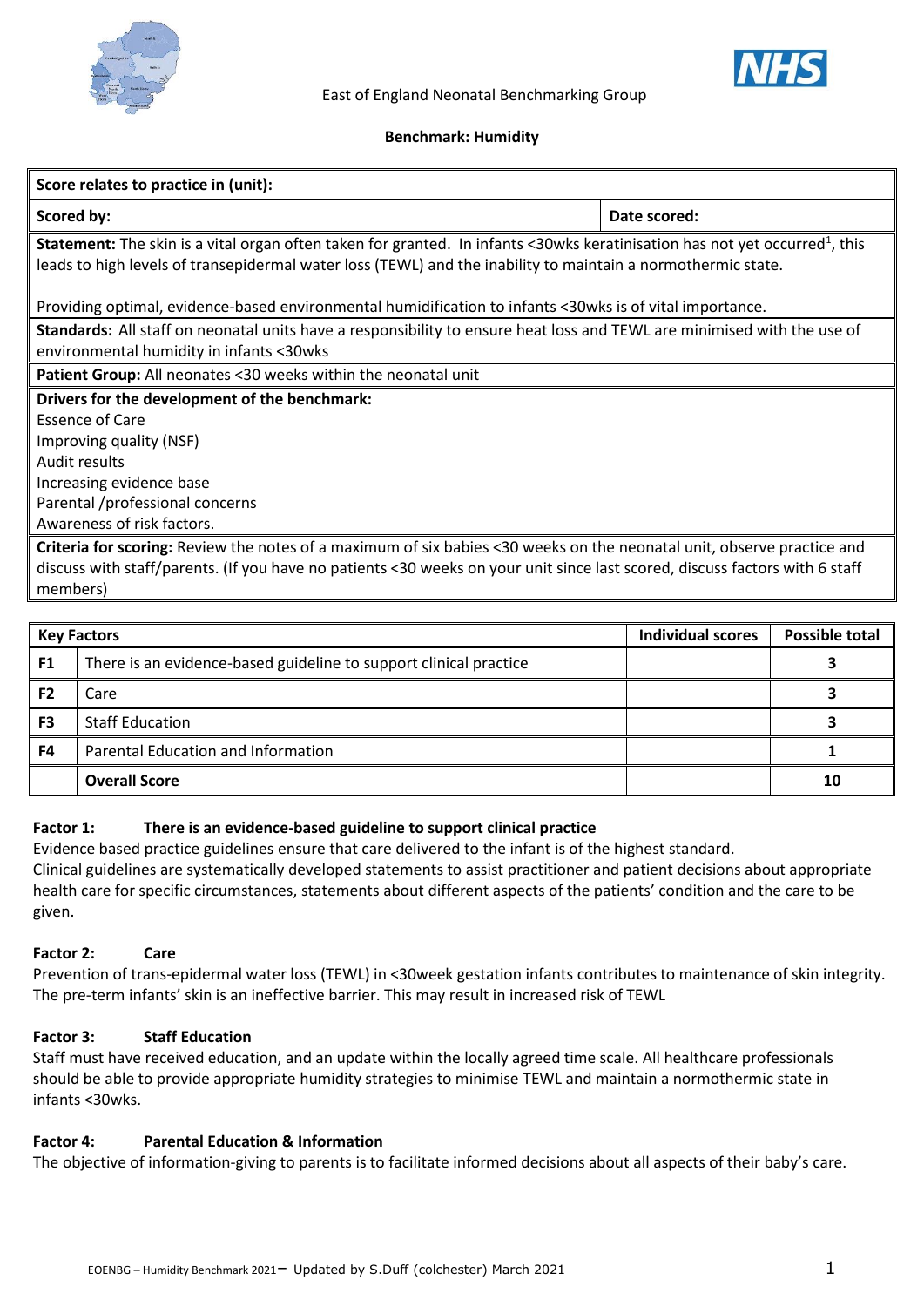|                                       | Key factors & criteria                                            | Notes <sub>1</sub> | Notes <sub>2</sub> | Notes 3 | Notes 4 | Notes <sub>5</sub> | Notes <sub>6</sub> |
|---------------------------------------|-------------------------------------------------------------------|--------------------|--------------------|---------|---------|--------------------|--------------------|
|                                       | 1. There is an evidence-based guideline to support clinical       |                    |                    |         |         |                    |                    |
| practice:                             |                                                                   |                    |                    |         |         |                    |                    |
| a)                                    | The guideline is evidence-based and referenced.                   |                    |                    |         |         |                    |                    |
| b)                                    | The guideline is reviewed regularly according to Trust policy.    |                    |                    |         |         |                    |                    |
| C)                                    | Compliance with the guideline is audited.                         |                    |                    |         |         |                    |                    |
|                                       | 2. Care                                                           |                    |                    |         |         |                    |                    |
| a)                                    | There is documented evidence that polyethylene bags are           |                    |                    |         |         |                    |                    |
|                                       | used at the delivery of infants ≤32 weeks gestation. (If          |                    |                    |         |         |                    |                    |
|                                       | discussing, staff are aware of the need to place infants ≤32      |                    |                    |         |         |                    |                    |
|                                       | weeks gestation into polyethylene bag.)                           |                    |                    |         |         |                    |                    |
| b)                                    | There is documented evidence that the correct pathway of          |                    |                    |         |         |                    |                    |
|                                       | humidity for the correct gestation is used: (If discussing, staff |                    |                    |         |         |                    |                    |
|                                       | are aware of the different pathways they would need to use)       |                    |                    |         |         |                    |                    |
|                                       | $\bullet$ <27 weeks = 80% to commence with, then wean over        |                    |                    |         |         |                    |                    |
|                                       | 4 weeks                                                           |                    |                    |         |         |                    |                    |
|                                       | 27-29+6 weeks = 80% to commence with, then wean                   |                    |                    |         |         |                    |                    |
|                                       | over 2 weeks                                                      |                    |                    |         |         |                    |                    |
| C)                                    | Double walled incubators are used to care for the infants 30      |                    |                    |         |         |                    |                    |
|                                       | weeks gestation or less.                                          |                    |                    |         |         |                    |                    |
| 3. Staff Education                    |                                                                   |                    |                    |         |         |                    |                    |
| a)                                    | Evidence-based educational resources on the use of humidity       |                    |                    |         |         |                    |                    |
|                                       | in infants <30 weeks are available to all staff.                  |                    |                    |         |         |                    |                    |
| b)                                    | Staff are instructed in use of equipment                          |                    |                    |         |         |                    |                    |
| c)                                    | Staff are competent in the use of humidification                  |                    |                    |         |         |                    |                    |
| 4. Parental Education and Involvement |                                                                   |                    |                    |         |         |                    |                    |
| a)                                    | There is evidence that parents have been signposted to            |                    |                    |         |         |                    |                    |
|                                       | information on humidity (either documented or through             |                    |                    |         |         |                    |                    |
|                                       | discussion with parents).                                         |                    |                    |         |         |                    |                    |
|                                       |                                                                   |                    |                    |         |         |                    |                    |

Statements to justify scores/local action plans: